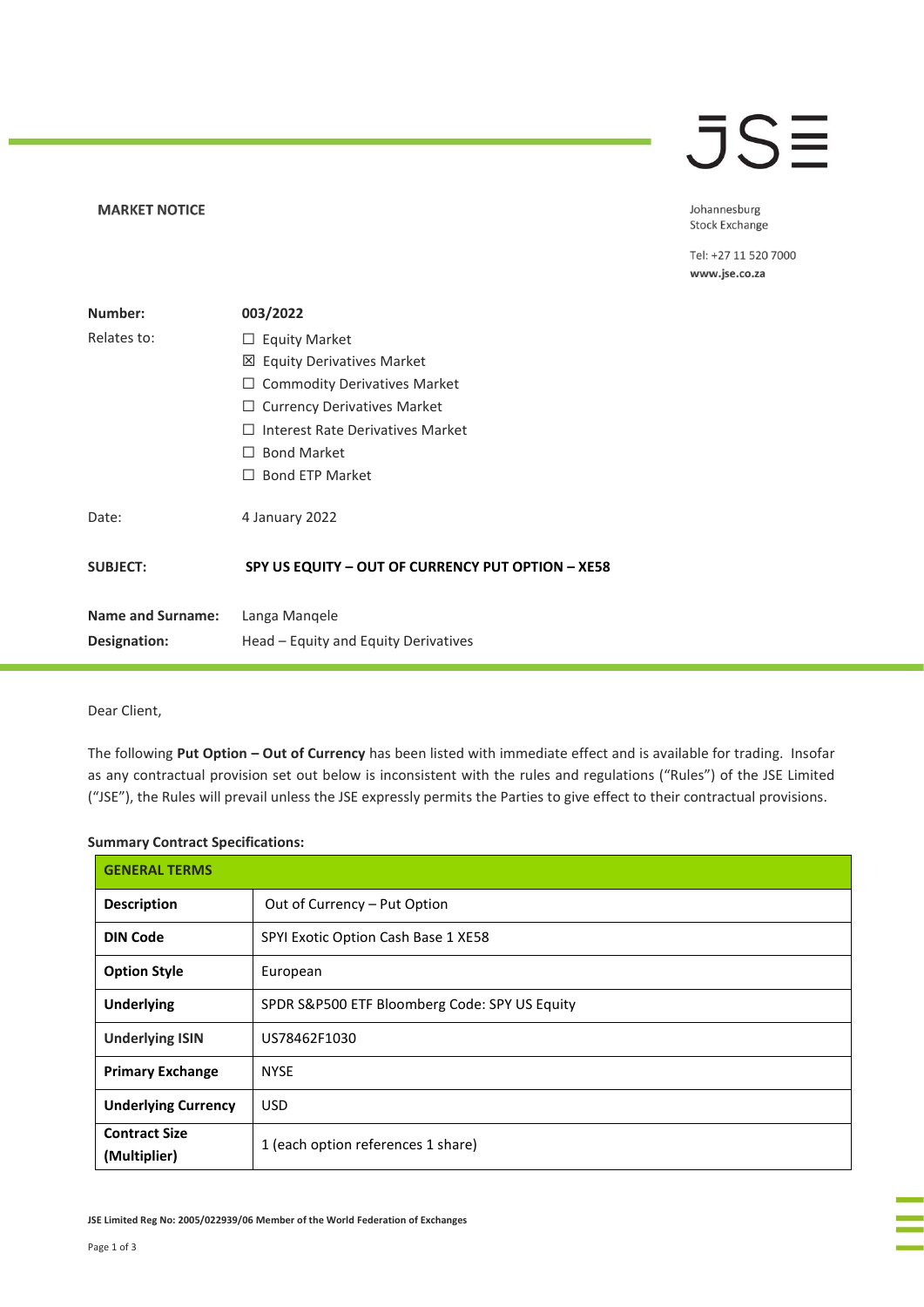## $JSE$

J,

| <b>Expiration Date</b>                   | 22 March 2022 (Further expiration dates may be added upon request)                                                                                                                                    |
|------------------------------------------|-------------------------------------------------------------------------------------------------------------------------------------------------------------------------------------------------------|
| <b>Settlement Method</b>                 | Cash Settled                                                                                                                                                                                          |
| <b>Minimum Price</b><br><b>Movement</b>  | ZAR 0.01                                                                                                                                                                                              |
| <b>Quotations</b>                        | 0.00 (Two decimal places)                                                                                                                                                                             |
| <b>TERMS &amp; CONDITIONS - OPTION 1</b> |                                                                                                                                                                                                       |
| <b>Type</b>                              | Put                                                                                                                                                                                                   |
| <b>Buyer</b>                             | The Long Party to the Can-Do Option                                                                                                                                                                   |
| <b>Seller</b>                            | The Short Party to the Can-Do Option                                                                                                                                                                  |
| <b>Strike Price</b>                      | USD 453.00                                                                                                                                                                                            |
| <b>PROCEDURE FOR EXERCISE</b>            |                                                                                                                                                                                                       |
| <b>Automatic Exercise</b>                | Applicable                                                                                                                                                                                            |
| <b>Valuation and</b>                     | Official closing time as published by the Underlying Listed Exchange on the Final Valuation                                                                                                           |
| <b>Expiration Time</b>                   | Date                                                                                                                                                                                                  |
|                                          | Note: If the official closing time of the underlying exchange falls outside the JSE trading hours,<br>the contract will close-out on the following JSE business day using the previous day's official |
|                                          | closing price                                                                                                                                                                                         |
| <b>Final Valuation Date</b>              | 18 March 2022                                                                                                                                                                                         |
| <b>Expiration Date</b>                   | 22 March 2022                                                                                                                                                                                         |
| <b>Reference Price</b>                   | Official closing price as published by the Underlying Exchange on the Final Valuation Date                                                                                                            |
| <b>Expiration Currency</b>               | Arithmetic average of 10 iterations of the Underlying Currency spot price taken every 30                                                                                                              |
| <b>Reference (FX)</b>                    | seconds for a period of 5 minutes on the Expiration Date, commencing 09:55am ending at<br>10:00am New York time.                                                                                      |
| <b>SETTLEMENT TERMS</b>                  |                                                                                                                                                                                                       |
| <b>Cash Settlement</b>                   |                                                                                                                                                                                                       |
|                                          | Applicable                                                                                                                                                                                            |
| <b>Settlement Currency</b>               | South African Rand (ZAR)                                                                                                                                                                              |
| <b>Cash Settlement</b>                   | The amount determined on the Valuation Date at the Valuation Time, in accordance with the                                                                                                             |
| <b>Amount</b>                            | following formula:                                                                                                                                                                                    |
|                                          | [Number of Option Contracts * Multiplier *<br>${mag(0, Strike_{put} - Index_{final})}$ *FX                                                                                                            |
| <b>Business Days</b>                     | Johannesburg and New York                                                                                                                                                                             |
| <b>Business Day</b>                      | Following (Cash flows that fall on a non-business day are assumed to be distributed on the                                                                                                            |
| Convention                               | following business day)                                                                                                                                                                               |
| <b>COST IMPLICATIONS</b>                 |                                                                                                                                                                                                       |
|                                          |                                                                                                                                                                                                       |